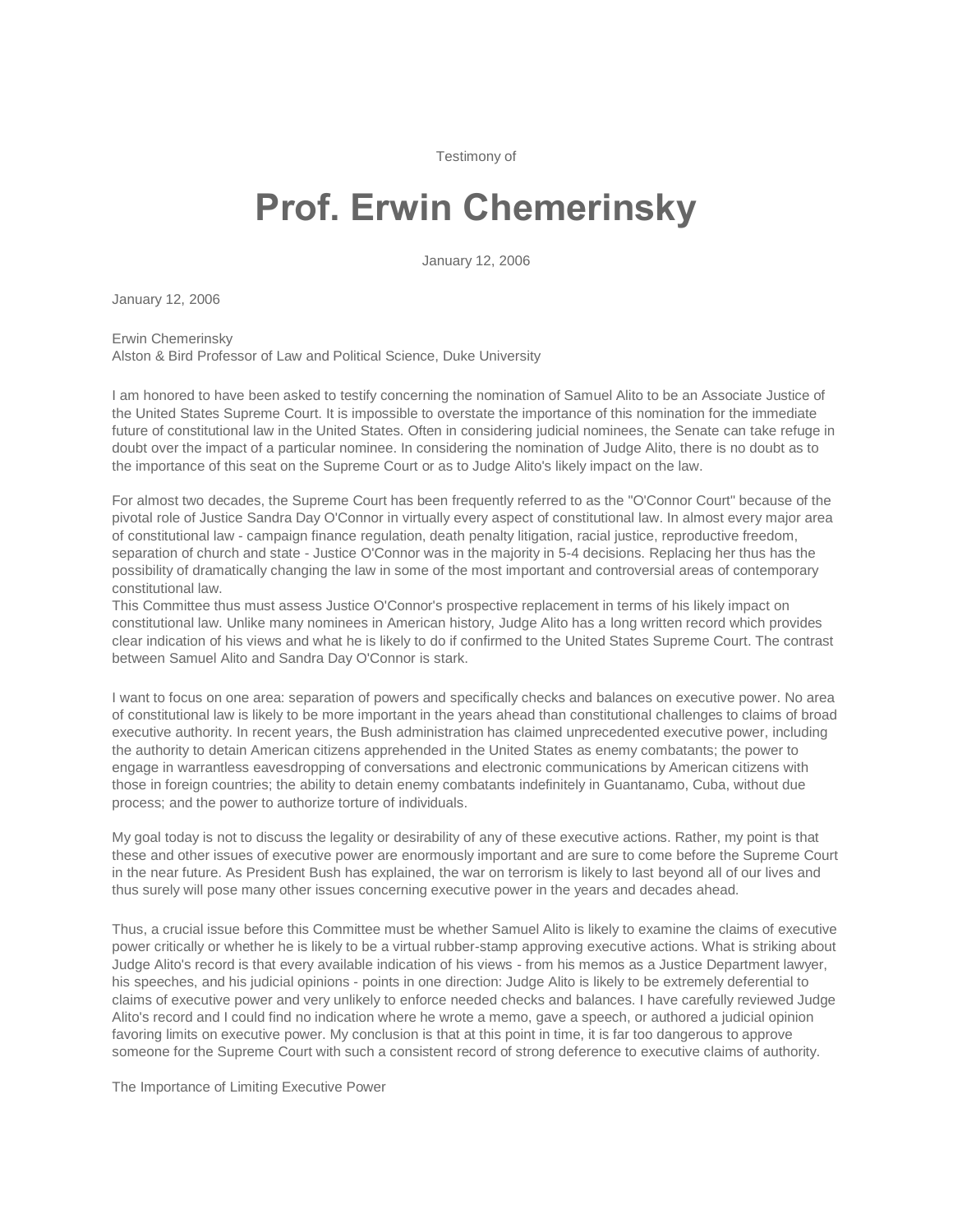At the risk of saying the obvious, checking executive power was a central goal of the American Constitution. For the framers of the Constitution, executive power was the power most to be feared. Indeed, in their view, reposing virtually all power in a single individual, such as King George III, threatened all liberty. Having endured the tyranny of the King of England, the framers viewed the principle of separation of powers as the central guarantee of a just government. Madison wrote the strict separation of powers was essential to preserve democracy in a republic because: "[n]o political truth is certainly of greater intrinsic value or is stamped with the authority of more enlightened patrons of liberty than that . . . It the accumulation of all powers legislative, executive and judiciary in the same hands, whether of one, a few or many, and whether hereditary, self appointed, or elective, may justly be pronounced the very definition of tyranny." Madison further warned, "[t]he great security against a gradual concentration of the several powers in the same department consists in giving to those who administer each department the necessary constitutional means and personal motives to resist encroachments of the others. The provision for defense must in this, as in all other cases, be made commensurate to the danger of attack."

In the past, the Supreme Court has served an essential role in the system of separation of powers by checking executive power and rejecting presidential actions that usurp the powers of other branches of government or prevent them from carrying out their constitutional duties. In cases like Youngstown Sheet & Tube Co. v. Sawyer, which rejected President Truman's effort to seize the steel mills during the Korean War, and United States v. Nixon, which rejected President Nixon's effort to invoke executive privilege to keep the Watergate tapes from being used as evidence in court, the Court imposed essential checks on executive power. A crucial question must be whether Judge Alito will continue this tradition of judicially imposed limits on presidential authority or whether he will be a virtually sure vote for the executive on the important issues likely to come before the Court concerning separation of powers.

## Samuel Alito's Record on Executive Power

Judge Alito's writings, speeches, and opinions indicate that his confirmation to the Supreme Court would shift the Court's balance towards potentially dangerous deference to executive power. In this, like every area, the contrast to Justice O'Connor is crucial in assessing the impact of confirming Judge Alito. Justice O'Connor, for example, in rejecting the Bush administration's position that it could detain enemy combatants without due process declared that even "a state of war is not a blank check for the President when it comes to the rights of the Nation's citizens." Similarly, Justice O'Connor voted with the majority in holding that federal courts had jurisdiction to hear the habeas corpus petitions brought by detainees held in Guantanamo, Cuba.

But there is nothing in Judge Alito's record to suggest recognition of the need for limits on executive power. Prior to becoming a judge, Alito worked exclusively in the executive branch of government, in the United States Department of Justice: as an Assistant United States Attorney, as Assistant Solicitor General, as Deputy Assistant Attorney General in the Office of Legal Counsel, and as a United States Attorney. In these capacities, he repeatedly expressed the need for expansive, unchecked executive power.

For example, as an Assistant Solicitor General, Alito addressed the question whether high-ranking executive officials should have absolute immunity from lawsuits claiming that they authorized the illegal, warrantless wiretapping of American citizens thought to present domestic threats to national security. In 1972, the United States Supreme Court unanimously ruled that the President could not authorize such warrantless electronic surveillance. After this decision, individuals who were subjected to illegal wiretapping sued the Attorney General and other executive branch officials. Alito, who was working in the Justice Department at the time, wrote a memo saying that he believed that those responsible were protected by absolute immunity. He declared: "I do not question that the Attorney General should have this [absolute] immunity." The United States Supreme Court rejected this position and declared in words that seem quite important today: "The danger that high federal officials will disregard constitutional rights in their zeal to protect national security is sufficiently real to counsel against affording such individuals an absolute immunity."

Judge Alito's views about executive power are reflected in other writings when he was at the Justice Department. For instance, he wrote a memorandum urging that the President issue statements when signing bills so that presidential views, and not legislative history, be used in interpreting statutes. Alito's clearly stated objective was to shift power from the legislature, whose legislative history often guides statutory interpretation, to the executive branch. He said that his goal was to give the Executive "the last word" on issues of statutory interpretation and to "increase the power of the Executive to shape the law."